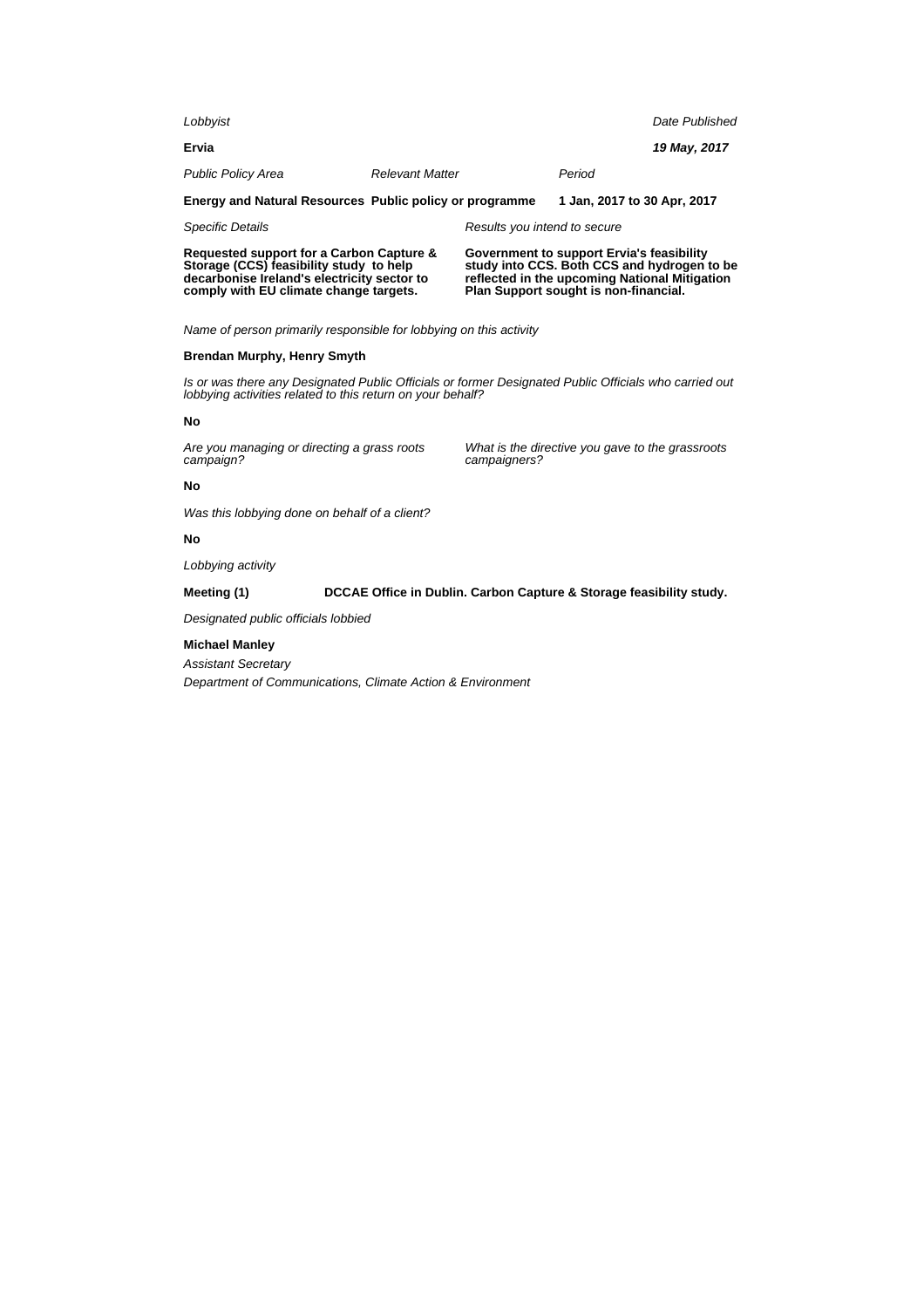| <b>Renewable Energy Directive Recast</b>                |                        | targets                      | Implement a policy which supports Biogas to<br>provide renewable heat to c700k homes and<br>small businesses in Ireland. The development<br>of Biogas could in time partly provide a<br>solution to both our Renewable Heating and<br>Renewable Transport CO2 emission reduction |                |
|---------------------------------------------------------|------------------------|------------------------------|----------------------------------------------------------------------------------------------------------------------------------------------------------------------------------------------------------------------------------------------------------------------------------|----------------|
| <b>Specific Details</b>                                 |                        | Results you intend to secure |                                                                                                                                                                                                                                                                                  |                |
| Energy and Natural Resources Public policy or programme |                        |                              | 1 Jan, 2017 to 30 Apr, 2017                                                                                                                                                                                                                                                      |                |
| <b>Public Policy Area</b>                               | <b>Relevant Matter</b> |                              | Period                                                                                                                                                                                                                                                                           |                |
| Ervia                                                   |                        |                              |                                                                                                                                                                                                                                                                                  | 19 May, 2017   |
| Lobbyist                                                |                        |                              |                                                                                                                                                                                                                                                                                  | Date Published |

Name of person primarily responsible for lobbying on this activity

#### **Brian Murphy**

Is or was there any Designated Public Officials or former Designated Public Officials who carried out lobbying activities related to this return on your behalf?

#### **No**

Are you managing or directing a grass roots campaign?

What is the directive you gave to the grassroots campaigners?

## **No**

Was this lobbying done on behalf of a client?

#### **No**

Lobbying activity

**Event / Reception (1) Event held on 18th April 2017 at European Parliament Office, Dublin, hosted by Sean Kelly (MEP). Subject for discussion "Stakeholder exchange of views on the Renewable Energy Directive Recast" Invited to attend this meeting and participate in the event ( attendance, c 50 people) as an interested stakeholder.**

Designated public officials lobbied

**Seán Kelly** MEP European Parliament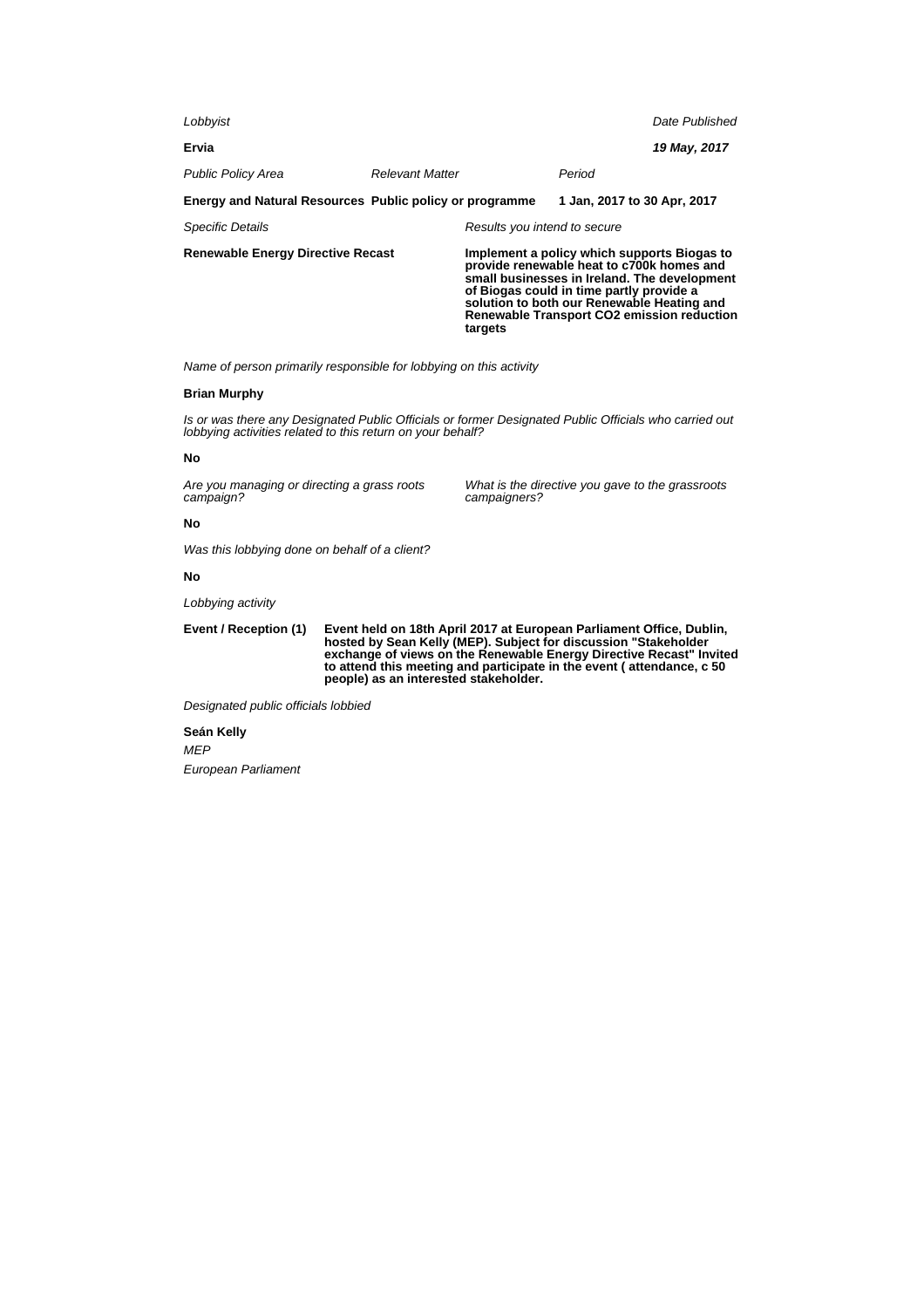| Lobbyist                                         |                            |                                                                                                                                                              |                                                                                                                                                                                   | Date Published |
|--------------------------------------------------|----------------------------|--------------------------------------------------------------------------------------------------------------------------------------------------------------|-----------------------------------------------------------------------------------------------------------------------------------------------------------------------------------|----------------|
| Ervia                                            |                            |                                                                                                                                                              |                                                                                                                                                                                   | 19 May, 2017   |
| <b>Public Policy Area</b>                        | <b>Relevant Matter</b>     |                                                                                                                                                              | Period                                                                                                                                                                            |                |
| Environment                                      | Public policy or programme |                                                                                                                                                              | 1 Jan, 2017 to 30 Apr, 2017                                                                                                                                                       |                |
| <b>Specific Details</b>                          |                            | Results you intend to secure                                                                                                                                 |                                                                                                                                                                                   |                |
| <b>Future Funding of Domestic Water Services</b> |                            | Ensure long term funding certainty for Irish<br>Water to plan and deliver critical water and<br>waste water infrastructure for Ireland.                      |                                                                                                                                                                                   |                |
|                                                  |                            | public health.                                                                                                                                               | <b>Establishment of a Drinking Water</b><br>Inspectorate to have one national body that<br>makes critical determinations regarding                                                |                |
|                                                  |                            | Achieve significant water conservation in an<br>efficient and economical manner by extending<br>the benefits of water metering via new build<br>development. |                                                                                                                                                                                   |                |
|                                                  |                            | transform our water and wastewater<br>country.                                                                                                               | Build public understanding of the progress<br>being made now and that must continue to be<br>made in future to repair, expand and<br>infrastructure in the interest of the entire |                |

Name of person primarily responsible for lobbying on this activity

## **David Kelly, Jerry Grant, Cathal Marley**

Is or was there any Designated Public Officials or former Designated Public Officials who carried out lobbying activities related to this return on your behalf?

## **No**

Are you managing or directing a grass roots campaign?

What is the directive you gave to the grassroots campaigners?

#### **No**

Was this lobbying done on behalf of a client?

#### **No**

Lobbying activity

| Submission (11-20)     | Submissions to, appearances at, meetings and phone calls with Chair<br>and membership of Joint Oireachtas Committee on Future Funding<br>for Domestic Water Services |
|------------------------|----------------------------------------------------------------------------------------------------------------------------------------------------------------------|
| Email (100+)           | Submissions to, appearances at, meetings and phone calls with Chair<br>and membership of Joint Oireachtas Committee on Future Funding<br>for Domestic Water Services |
| Phone call (100+)      | Submissions to, appearances at, meetings and phone calls with Chair<br>and membership of Joint Oireachtas Committee on Future Funding<br>for Domestic Water Services |
| <b>Meeting (11-20)</b> | Submissions to, appearances at, meetings and phone calls with Chair<br>and membership of Joint Oireachtas Committee on Future Funding<br>for Domestic Water Services |

Designated public officials lobbied

| <b>Colm Brophy</b>           | <b>Mary Butler</b>           |
|------------------------------|------------------------------|
| TD                           | TD                           |
| Dáil Éireann, the Oireachtas | Dáil Éireann, the Oireachtas |
| Jim Daly                     | <b>Alan Farrell</b>          |
| TD                           | TD                           |
| Dáil Éireann, the Oireachtas | Dáil Éireann, the Oireachtas |
| <b>Noel Grealish</b>         | Séamus Healy                 |
| TD                           | TD                           |